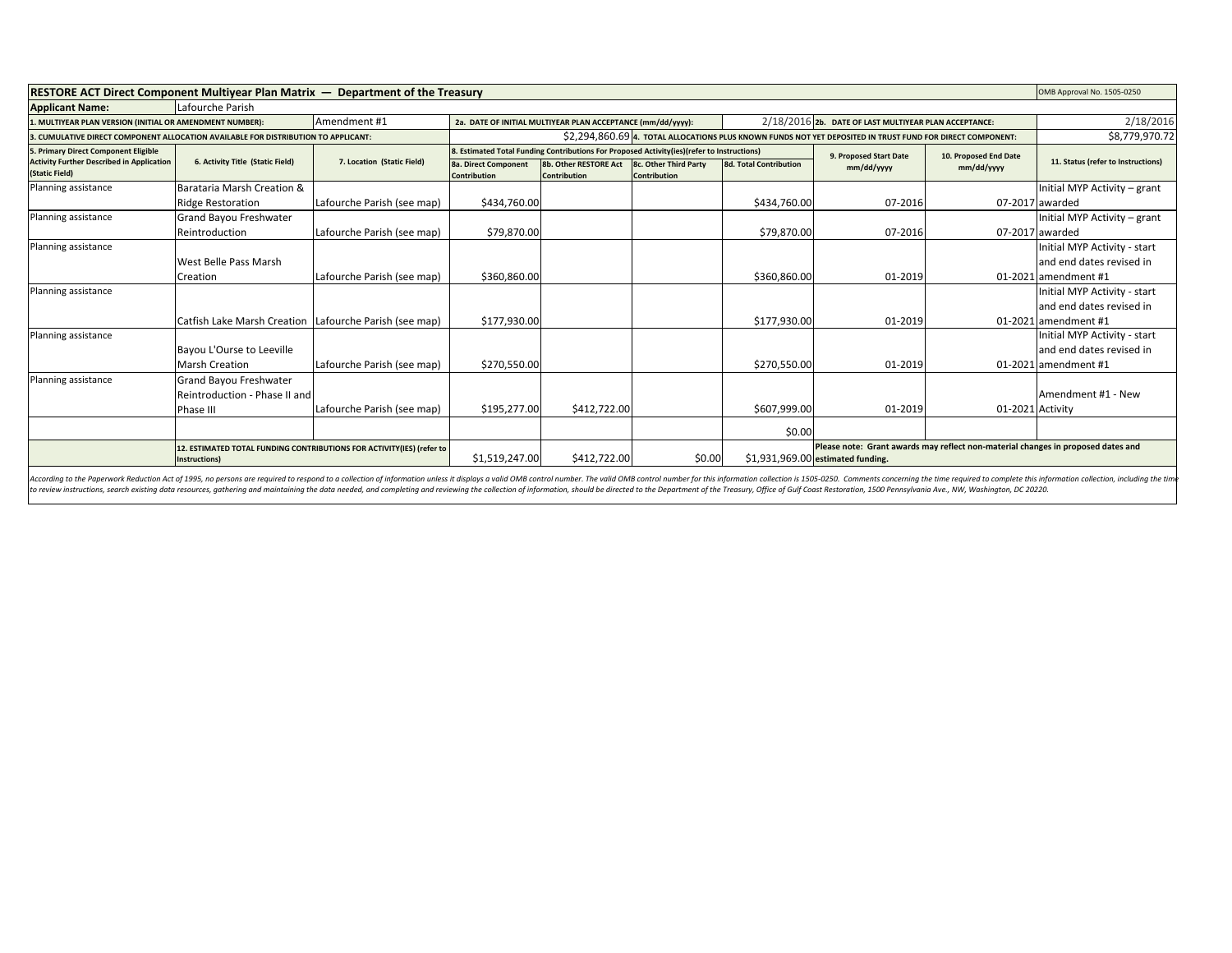# **RESTORE ACT Direct Component Multiyear Plan Narrative**

## **Department of the Treasury**

OMB Approval No. 1505‐0250

**Directions: Use this form for the Initial Multiyear Plan and any subsequent amendments to an accepted Multiyear Plan. For amendments, include only new and/or materially modified activities.**

| Multiyear Plan Version (Initial or Amendment Number): | Amendment #1 |
|-------------------------------------------------------|--------------|
| Date of Initial Multiyear Plan Acceptance:            | 02/18/2016   |
| Date of Last Multiyear Plan Revision Acceptance:      | 02/18/2016   |

| Eligible Applicant Name:                                                                                                   | Lafourche Parish            |  |  |  |  |
|----------------------------------------------------------------------------------------------------------------------------|-----------------------------|--|--|--|--|
| Name and Contact Information of the Person to be contacted (POC) on matters concerning this Multiyear Implementation Plan: |                             |  |  |  |  |
| POC Name:                                                                                                                  | Amanda Voisin               |  |  |  |  |
| POC Title:                                                                                                                 | <b>Coastal Zone Manager</b> |  |  |  |  |
| POC Email:                                                                                                                 | voisinam@lafourchegov.org   |  |  |  |  |
| POC Phone:                                                                                                                 | 985-493-6616                |  |  |  |  |

#### NARRATIVE DESCRIPTION:

1. A description of each activity, including the need, purpose, objective(s), milestones and location. Include map showing the location of each activity.

As an update to Lafourche Parish's initial RESTORE Act Multiyear Plan which was accepted by Treasury on 2/18/2016, the following three projects were updated to include new proposed start and end dates of January 1, 2019 through January 31, 2021, for which an application has not yet been submitted to Treasury: West Belle Pass Marsh Creation, Catfish Lake Marsh Creation, and the Bayou L'Ourse to Leeville Marsh Creation projects. Additionally, the following project has been added in the amended multiyear plan:

Grand Bayou Freshwater Reintroduction Project ‐ Phase II and Phase III

Description:

The Grand Bayou Freshwater Reintroduction Project consists of the following three planning phases: Phase I project was included in Lafourche Parish's initial multiyear plan and funded by Treasury at \$79,870 for the creation of a preliminary engineering and design report that will identify project areas or components that are most feasible, and outline a recommended path forward for project implementation. Phase II is to create a modeling technical report that will describe the study methodology, assumptions, model development and results. Phase III is to complete 100% engineering and design package that will finalize construction plans and specifications and complete bid documents. The primary goal of this underlying restoration project is to increase the flow of freshwater from the Atchafalaya River down Grand Bayou Canal via the Gulf Intracoastal Waterway (GIWW). The future construction phase is to increase the flow of freshwater from the GIWW into Grand Bayou Canal from approximately 600 cubic feet per second to 1,600 cubic feet per second; redirect much of the freshwater from Grand Bayou Canal into the marshes east and west of Grand Bayou Canal; create 112 acres of fresh marsh; and nourish an additional 14 acres of intermediate marsh west of

According to the Paperwork Reduction Act of 1995, no persons are required to respond to a collection of information unless it displays a valid OMB control number. The valid OMB control number for this information collection is 1505‐0250. Comments concerning the time required to complete this Information collection, including the time to review instructions, search existing data resources, gathering and maintaining the data needed, and completing and reviewing the collection of information, should be directed to the Department of the Treasury, Office of Gulf Coast Restoration, 1500 Pennsylvania Ave., NW, Washington, DC 20220.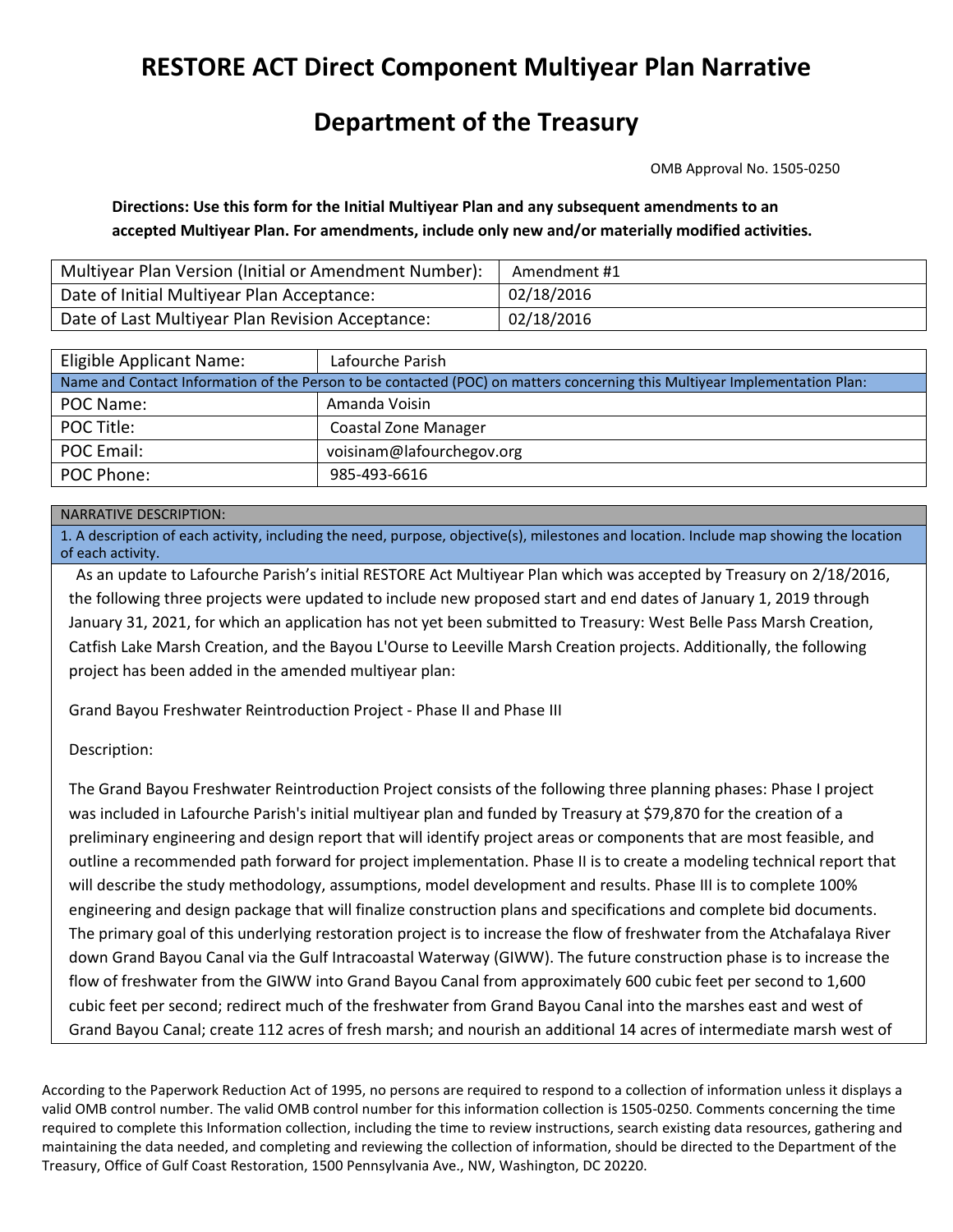Grand Bayou Canal near Highway 24. The completion of Phase II and Phase III engineering, design, and permitting activities are required to advance the project toward implementation.

### Need:

To complete Phase II and Phase III engineering and design, and permitting activities to advance the project toward implementation. Without restoration, this region will continue to see the breakup of marshes and the conversion of low salinity marshes to brackish and saline marsh. More than 16,000 acres of marsh have been lost in this area since 1949, and a significant amount of this land loss may be attributed to direct removal and altered hydrology from canal dredging. Altered hydrology remains a current cause of land loss along with high rates of subsidence, which are estimated to be between 2.1 and 3.5 feet/ century (LCWCRTF 1999). Because of the high number of canals that have been dredged in the area, high salinity Gulf waters move rapidly northward into the marshes within the project area from Lake Felicity and Lake Raccourci. The amount of high salinity waters moving north is increasing as the marshes continue to breakup and disappear. The only freshwater input to this area originates from the GIWW along the northern project boundary. The freshwater inflow from the GIWW is restricted by the small cross‐section of the channel north of the Highway 24 Bridge that could be dredged and the cross‐section of the channel for several thousand feet south of that bridge. There is also a restriction (earthen plug) in Margaret's Bayou, which prevents freshwater from moving east from Grand Bayou into the broken marshes. The wetland loss currently experienced in this area jeopardizes natural resources, ecosystems, fisheries, marine and wildlife habitats, beaches, and coastal wetlands and it makes nearby communities more susceptible to flooding from storm events. This project requires additional data collection and hydrologic analysis, as well as initial permitting to coordinate with agency and flood protection authority representatives.

#### Purpose:

The purpose of this project is to complete engineering, design, and permitting activities to advance the project toward implementation.

### Objectives of Phase II and Phase III:

Phase II is to create a modeling technical report that describes the study methodology, assumptions, model development and results. The following activities will be undertaken during this Phase:

‐Conduct hydrologic modeling: This will include development of model scenarios needed for delineation of marsh areas of interest, hydraulic boundaries, and proposed dredging and spoil placement and to identify water control structures. ‐Review existing models, data, and recommend additional data collection to support modeling: This will include obtaining further relevant studies, models, topographic, and monitoring data, data gap analysis, and develop a data collection plan based on project needs and existing data.

‐Develop model geometry: This will update model geometry and topography and preform preliminary test simulations ‐Review existing monitoring data and develop boundary conditions for the model: This will include obtaining and reviewing data from applicable data sources.

‐Conduct calibration and verification of the system‐wide model: This will include performing calibration and verification simulations.

‐Perform model scenarios: This will establish base conditions and evaluate changes in the water level, velocity, and salinity in the study area and extract predicted values of these variables at several points of interest in the system

‐Prepare output charges, figures, and tables of water levels and salinity changes: This will provide time‐series charts, maps, animations, and tables reporting on the studied variables.

‐Create modeling technical report: The report will describe the study methodology, assumptions, model development and results.

Phase III is to complete 100% engineering and design package that will finalize construction plans and specifications and complete bid documents. The following activities will be undertaken during this Phase:

‐Prepare 30% design package: This will include estimated construction cost and duration, permit drawings and application submittal, and ongoing agency coordination.

‐Prepare 95% design package: This will include preliminary construction plans and specifications.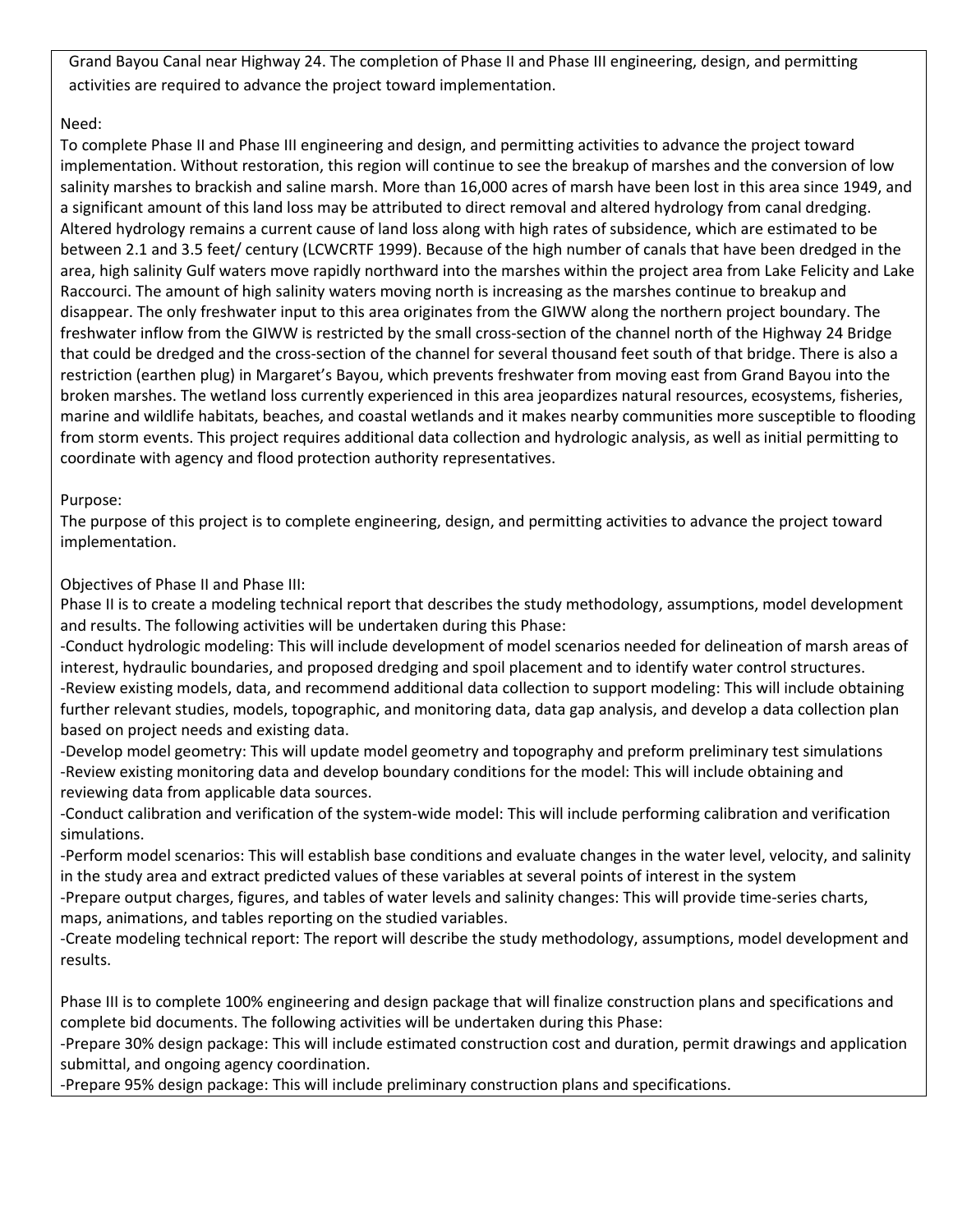‐Complete 100% engineering and design package: This will finalize construction plans and specifications and complete bid documents.

Milestones:

- 1. Modeling Technical Report
- 2. 30% Design Package
- 3. 95% Design Package
- 4. 100% Engineering and design package

Location:

Phase II and Phase III planning activities will be conducted within the Gulf Coast Region of Lafourche Parish. The underlying restoration project will also be completed within the Gulf Coast Region of Lafourche Parish.

2. How the applicant made the multiyear plan available for 45 days for public review and comment, in a manner calculated to obtain broad‐based participation from individuals, businesses, Indian tribes, and non‐profit organizations, such as through public meetings, presentations in languages other than English, and postings on the Internet. The applicant will need to submit documentation (e.g., a copy of public notices) to demonstrate that it made its multiyear plan available to the public for at least 45 days. In addition, describe how each activity in the multiyear plan was approved after consideration of all meaningful input from the public and submit documentation (e.g., a letter from the applicant's leadership approving submission of the multiyear plan to Treasury or a resolution approving the applicant's multiyear plan).

The draft multiyear plan was made available for public review and comment over a period of forty-five (45) days in a manner calculated to obtain broad-based participation from individuals, businesses, Indian tribes, and non-profit organizations in accordance with 31 C.F.R. §§34.303(a)(8) and 34.503(g). Public comments on the draft multiyear plan were accepted from May 22, 2018-July 8, 2018, and from February 28, 2018 to April 15, 2018, by both email and regular mail. Comments were accepted by Amanda Voisin, CZM Administrator, via email to [voisinam@lafourchegov.org](mailto:voisinam@lafourchegov.org) or regular mail to: Lafourche Parish Government, Office of Coastal Zone Management, RE: MYIP Amendment Comments, 2876 Hwy 1, Mathews, LA 70375. A second public notice period was needed due to a correction that needed to be made to the amended matrix and narrative. The detail narrative remained the same for both comment periods.

The draft multiyear plan was made available on the Lafourche Parish website (http://www.lafourchegov.org) with explicit instructions regarding how to submit public comments. In addition, the draft multiyear plan was presented to the Lafourche Parish Council on February 27, 2018. A hard copy of the amendment was available for viewing at the Lafourche Parish Government Complex in Mathews, LA.

No public comments were received during the comment period.

The Lafourche Parish Council adopted Resolution No. 18-131 on May 8, 2018 to approve the Lafourche Parish Implementation Plan. The Lafourche Parish Coastal Zone Manager submitted the multiyear plan to Treasury for acceptance on July 25, 2018.

3. How each activity included in the applicant's multiyear plan matrix meets all the requirements under the RESTORE Act, including a description of how each activity is eligible for funding based on the geographic location of each activity and how each activity qualifies for at least one of the eligible activities under the RESTORE Act.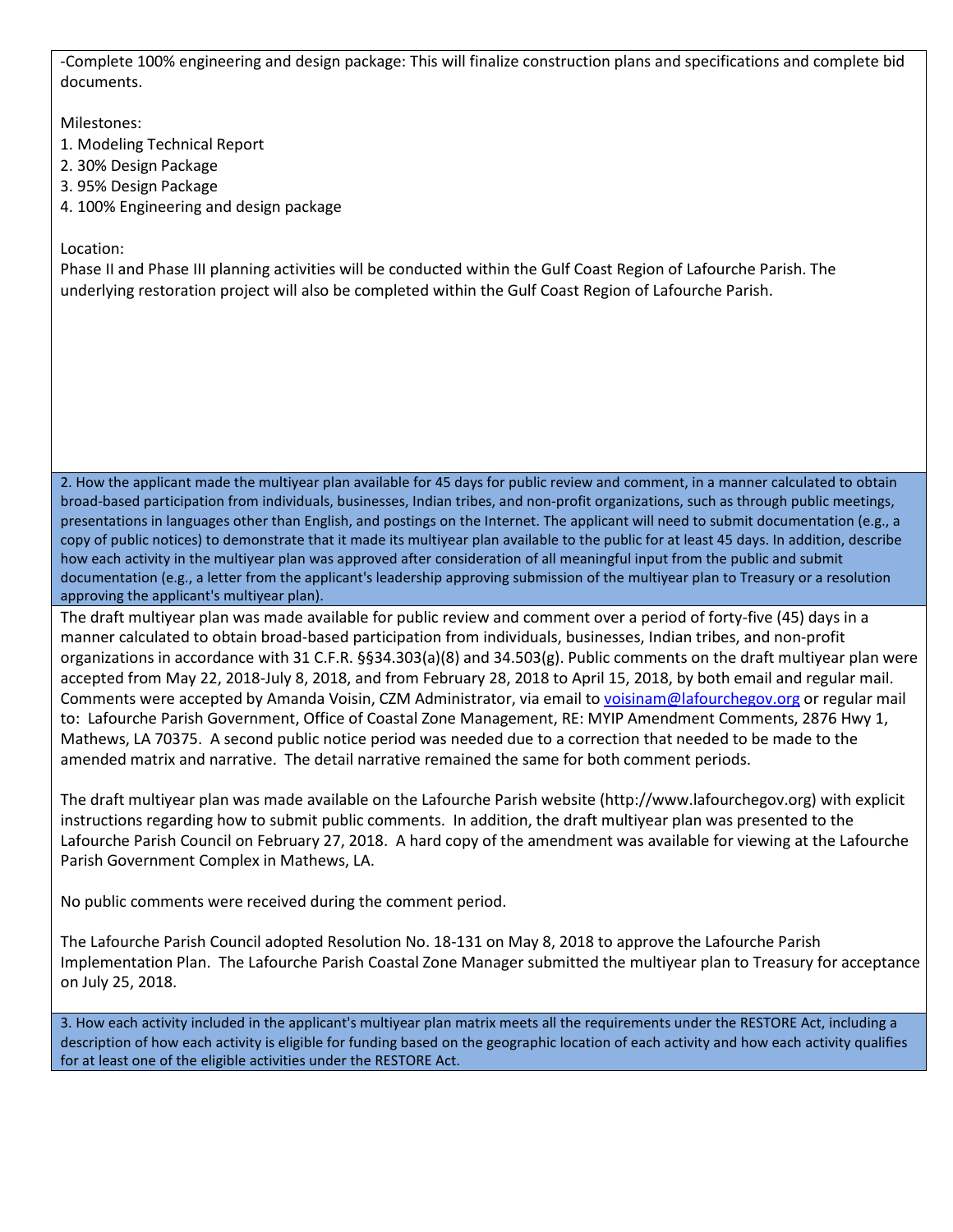The Grand Bayou Freshwater Reintroduction Project Phase II and Phase III consist of planning activities. Phase II consists of creating a modeling technical report that describes the study methodology, assumptions, model development and results, and Phase III consists of completing 100% engineering and design package that will finalize construction plans and specifications and complete bid documents. This project can be reasonably identified with an eligible activity under 31 CFR § 34.201(j): Planning Assistance for the eligible activity of Restoration and protection of the natural resources, ecosystems, fisheries, marine and wildlife habitats, beaches, and coastal wetlands of the Gulf Coast Region [31 CFR § 34.201(a)]. The completion of Phase II and Phase III will advance the project towards implementation. The underlying restoration project is to increase the flow of freshwater from the GIWW into Grand Bayou Canal from approximately 600 cubic feet per second to 1,600 cubic feet per second; redirect much of the freshwater from Grand Bayou Canal into the marshes east and west of Grand Bayou Canal; create 112 acres of fresh marsh; and nourish an additional 14 acres of intermediate marsh west of Grand Bayou Canal near Highway 24. Phase II and Phase III planning activities will be conducted within the Gulf Coast Region of Lafourche Parish. The underlying restoration project will also be completed within the Gulf Coast Region of Lafourche Parish.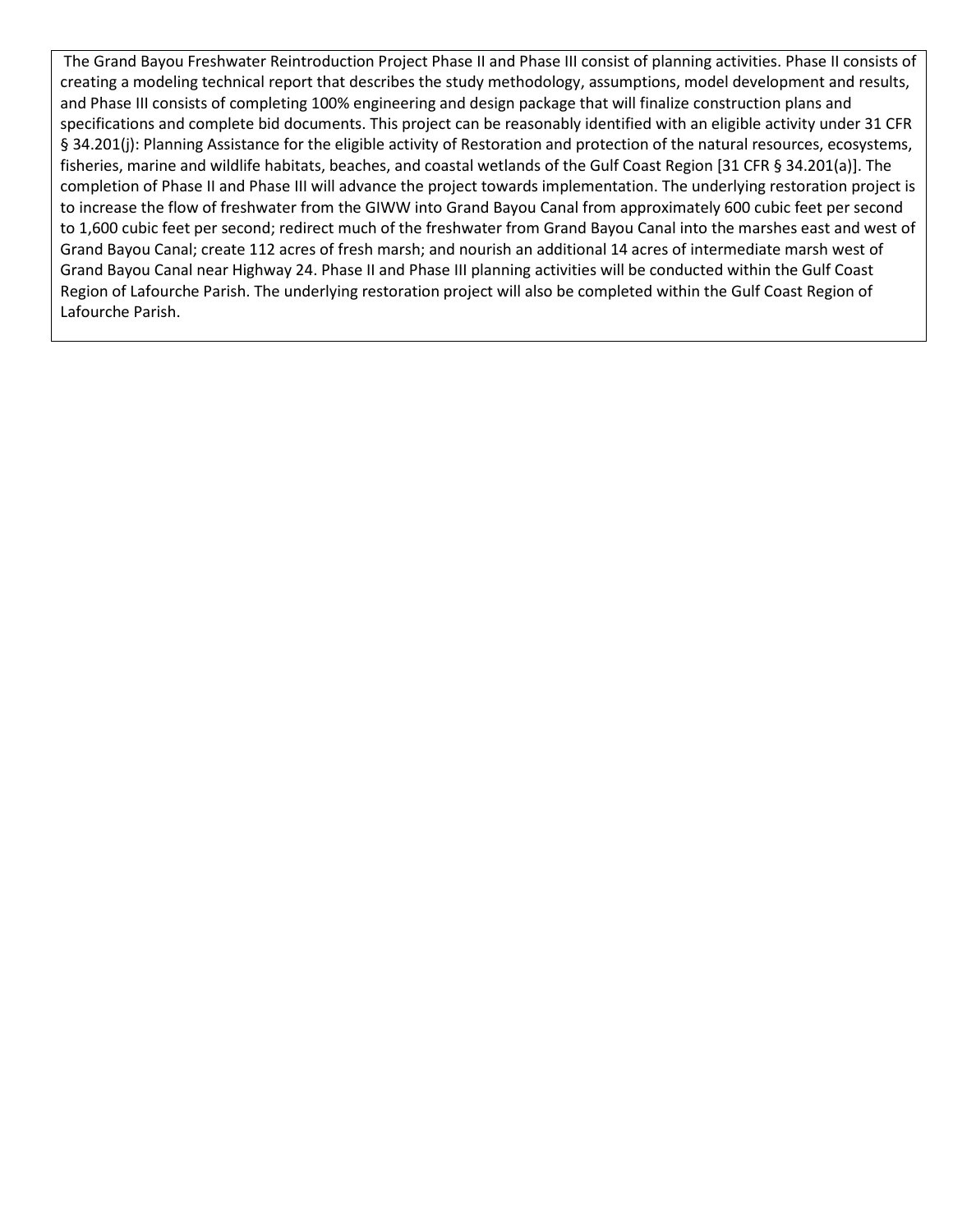4. Criteria the applicant will use to evaluate the success of the activities included in the multiyear plan matrix in helping to restore and protect the Gulf Coast Region impacted by the Deepwater Horizon oil spill.

The success of the planning project is 100% completion of engineering and design package, finalize construction plans and specifications and complete bid documents that will advance the project toward implementation.

#### 5. How the activities included in the multiyear plan matrix were prioritized and list the criteria used to establish the priorities.

This project was selected based on years of ongoing work and public engagement and represent key elements of the State's Coastal Master Plan efforts. The Grand Bayou Freshwater Reintroduction project is consistent with the 2017 Coastal Master Plan, as well as the eligibility requirements detailed in the RESTORE Act. On December 13, 2017, the parish was notified by CPRA that it was selected for funding of \$412,722 under the CPRA RESTORE Act Parish Matching Program for engineering and design of the Grand Bayou Freshwater Reintroduction project. The completion of the engineering, design, and permitting activities will advance the project toward implementation. This project will significantly contribute to restoring the natural resources, ecosystems, economies, and communities of Lafourche Parish residents, as well as residents of the entire state of Louisiana and the Gulf Coast.

6. If applicable, describe the amount and current status of funding from other sources (e.g., other RESTORE Act contribution, other third party contribution) and provide a description of the specific portion of the project to be funded by the RESTORE Act Direct Component.

Lafourche Parish intends to use this Restore Act Direct Component funding as cost share match to available funding from the Louisiana Coastal Protection and Restoration Authority (CPRA). The total estimated cost of the project is \$687,869. Phase 1 costs of the project included in the Lafourche Parish initial multiyear plan and grant award is \$79,870. Phases II & III will costs an additional \$607,999 to complete. Lafourche Parish has pledged an additional \$195,277 of parish RESTORE Act Direct Component funds totaling \$275,147 towards this project. CPRA is requesting \$412,722 in RESTORE Spill Impact Component funding towards engineering and design of this project. Lafourche Parish may increase its contribution of RESTORE Act Direct Component funds as needed to accomplish this project as funds become available to the Parish.

Future phases (i.e., construction) will be funded from future increments of RESTORE Act funding allocations, as well as the applications for CPRA for the construction phase of this project.